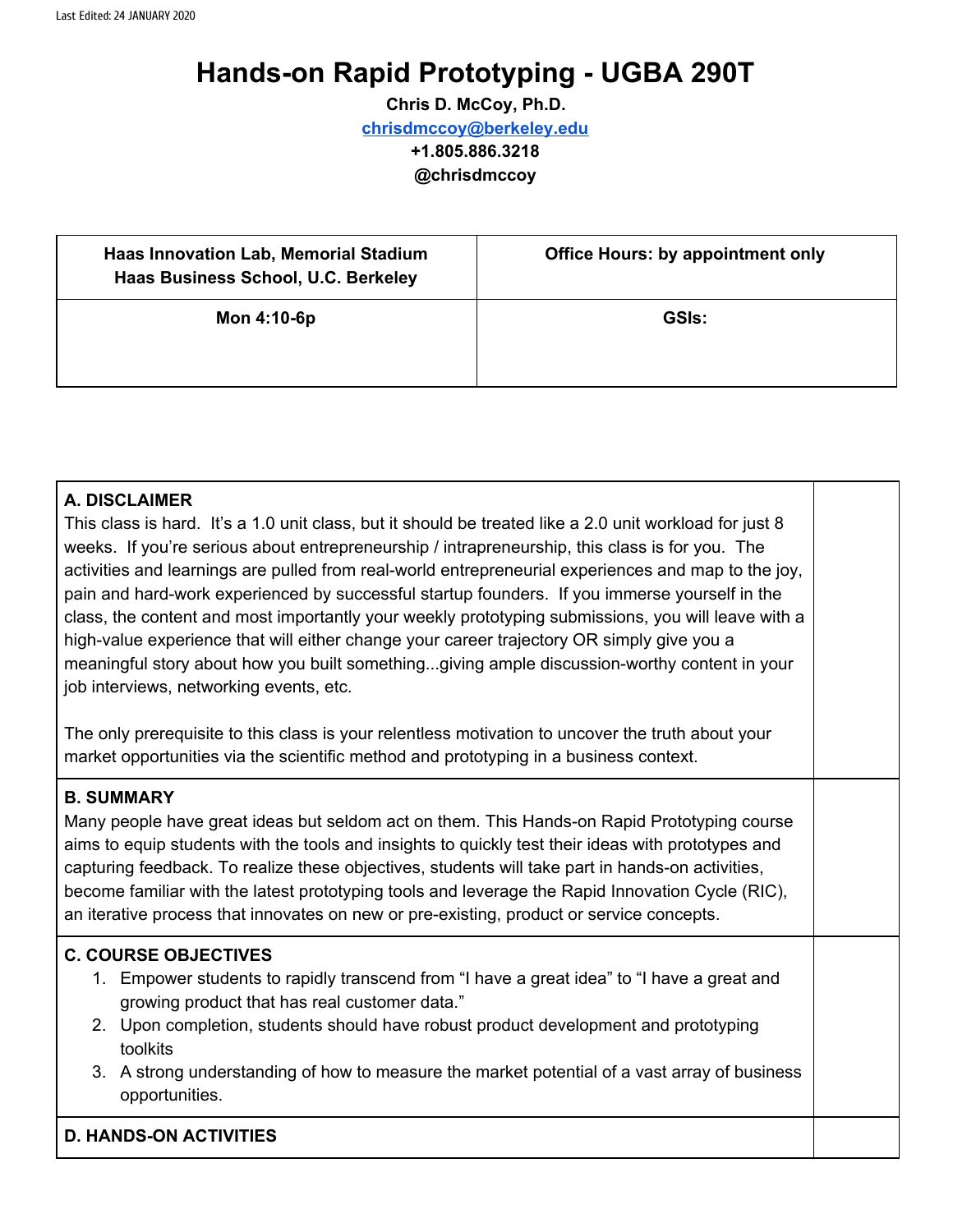Every course will start with a hands-on activity that is meant to challenge you and your teams into new ways of thinking and approaching problems. They're designed to get you out of your comfort zone. Their duration is typically 5-7 minutes with a short debrief to discuss the learning objectives.

You need to arrive on time in order to participate in these activities. They last for approximately 15 minutes only and you will be evaluated on your successful participation in the activity, not necessarily the outcome. These exercises are to stress various skills and mindsets found commonly in entrepreneurs (problem solving, constraints, pressure, discomfort, failure, etc.).

Contribute with an open mind, a concentrated effort and a positive attitude and you'll do fine in these activities.

## **E. ASSIGNMENTS, DUE DATES / TIMES AND MAKE UP ASSIGNMENTS**

No makeup assignments. No late submissions. All assignment due dates and times are found on Bcourses. Use bCourses as your single source of truth.

## **F. COURSE COMMUNICATIONS**

- For general course questions, commentary on prototyping:
	- Rapid Innovation Cycle (RIC) Slack Channel linked-to on the prototyping resources page: <https://prototype.berkeley.edu/resources/>. Here, the teaching team can answer questions at scale to the rest of the class and you can start discussions amongst your peers. This is THE FASTEST way to communicate with the teaching team.
	- Bcourses forums or any other student learning management system provided by U.C. Berkeley or Haas.
- For student-specific, course-instance specific concerns:
	- A GSI (if available)
	- The instructor (both email and phone are at the top of the syllabus).

#### **G. EVALUATION**

There are:

- A. **Eight (8) total "Prototype Now" submissions** during the course, each worth 25 points, for a grand total of 200 points. You can access the details and submit these assignments here: *<http://bit.ly/prototype-now>*
- B. **Eight (8) In-class participation assignments** in Bcourses, each worth a total of 5 points (of which you get 3 points just for showing up). For a grand total of 40 points. You will be scored just before the start of the next class.
- C. **Therefore, a total of 240 points are possible in this course, however 100% completion = 210 points.** This implies that (1) "Prototype Now" assignment and one (1) In-class participation score will be dropped. Therefore, only 210 points are required to earn 100% of the points possible. The highest possible score in the class is 240 / 210 or 114%, giving you the flexibility to miss a class or a submission.
- D. **The course is however always graded on a curve** and you'll be competing with your classmates. Life and business works this way too.

#### **H. DETAILS ON EVALUATION:**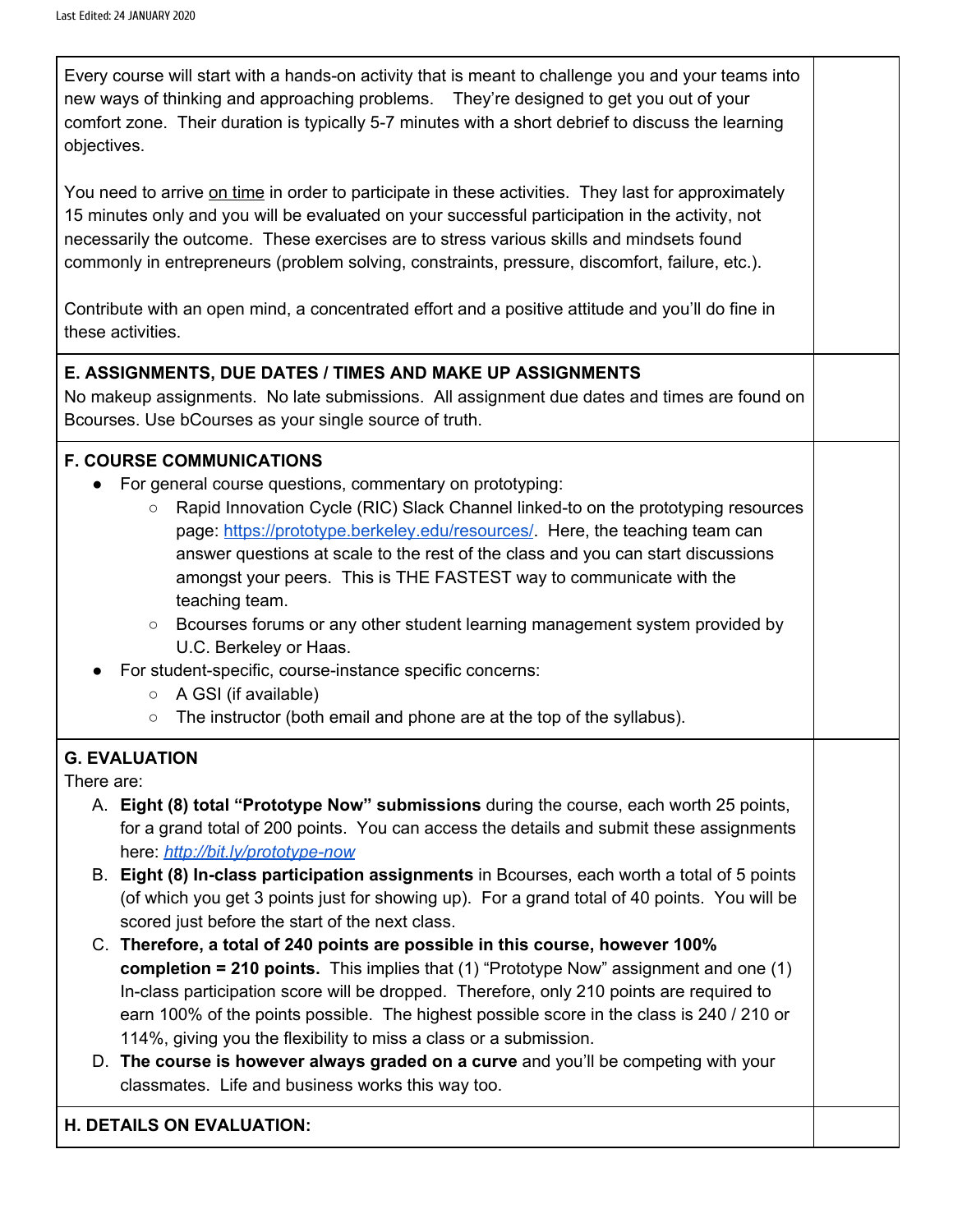The final grading breakdown, assignment rubrics and all other scoring is at the sole discretion of the teaching team and can be changed at anytime with or without notice.

Although the teaching team will strive to follow this syllabus and Bcourses worklplan; the final grading structure, format and learner evaluations can change at anytime in an effort to create fair and optimal learning outcomes that both map to real-world entrepreneurial experiences and adjust for any unexpected circumstances that are encountered during the course.

**I. IN-CLASS PARTICIPATION** - is what it sounds like. You need to be present to participate. Asking good questions and offering opinions are part of what makes a healthy classroom dynamic. If you can positively answer, "yes" to the following question:

"will my comment or question add value to the course or the learning experience of others?"

...then these are the types of comments / questions we're looking for. It is your job to ensure the teaching team has fully captured the value of your in-class / out-of-class commentary and insights.

**J. ABSENCES** - You will be penalized for unexcused absences and late arrivals (via your Class Participation scores). We have such little time together, there is no doubt that our learning goals for you will be impacted if you miss any class or portion thereof.

If you are in doubt about any absence or late arrival, email a written letter, signed by an authority and saved as PDF to formally document the absence so the teaching team can fairly process amongst your peers who attend all the sessions.

## **K. PROTOTYPATHON - LAST DAY OF CLASS - IN CLASS SUBMISSION**

The last day of class will be informally known as the "PROTOTYPATHON". You will execute a prototype of your choosing during class time in order to demonstrate your mastery of the prototyping tools and philosophies articulated in this course. There \*may\* be prompts to help you kickstart your day of prototyping, there \*may\* be mystery / prototyping tools / materials that you'll be required to use in your PROTOTYPATHON submission. The evaluation criteria will be exactly the same as all prior "Prototype Now" submissions. If you've done well on the weekly Prototype Now submissions and have done the work to improve your iterative prototyping skills, you'll do just fine during the PROTOTYPATHON.

## **L. CLASS STRUCTURE**

Use of technology is permitted so long as it is focused and / or related to the course / topics / lecturers / content / etc. We understand tablet PCs, smartphones and other gadgets can be enabling. We'll permit the use of these devices until we reach a point where we believe the use is distracting to the teaching team or the surrounding students. IT IS ALSO YOUR RESPONSIBILITY TO INFORM THE TEACHING TEAM IF ONE OR MORE STUDENTS TECHNOLOGY USE BECOMES DISTRACTING.

## **M. ACADEMIC HONESTY**

All students should be familiar with the Code of Student Conduct and know that the general rules and student rights stated in that document apply to this class (know and understand the policies found here: *<https://sa.berkeley.edu/conduct/integrity>*).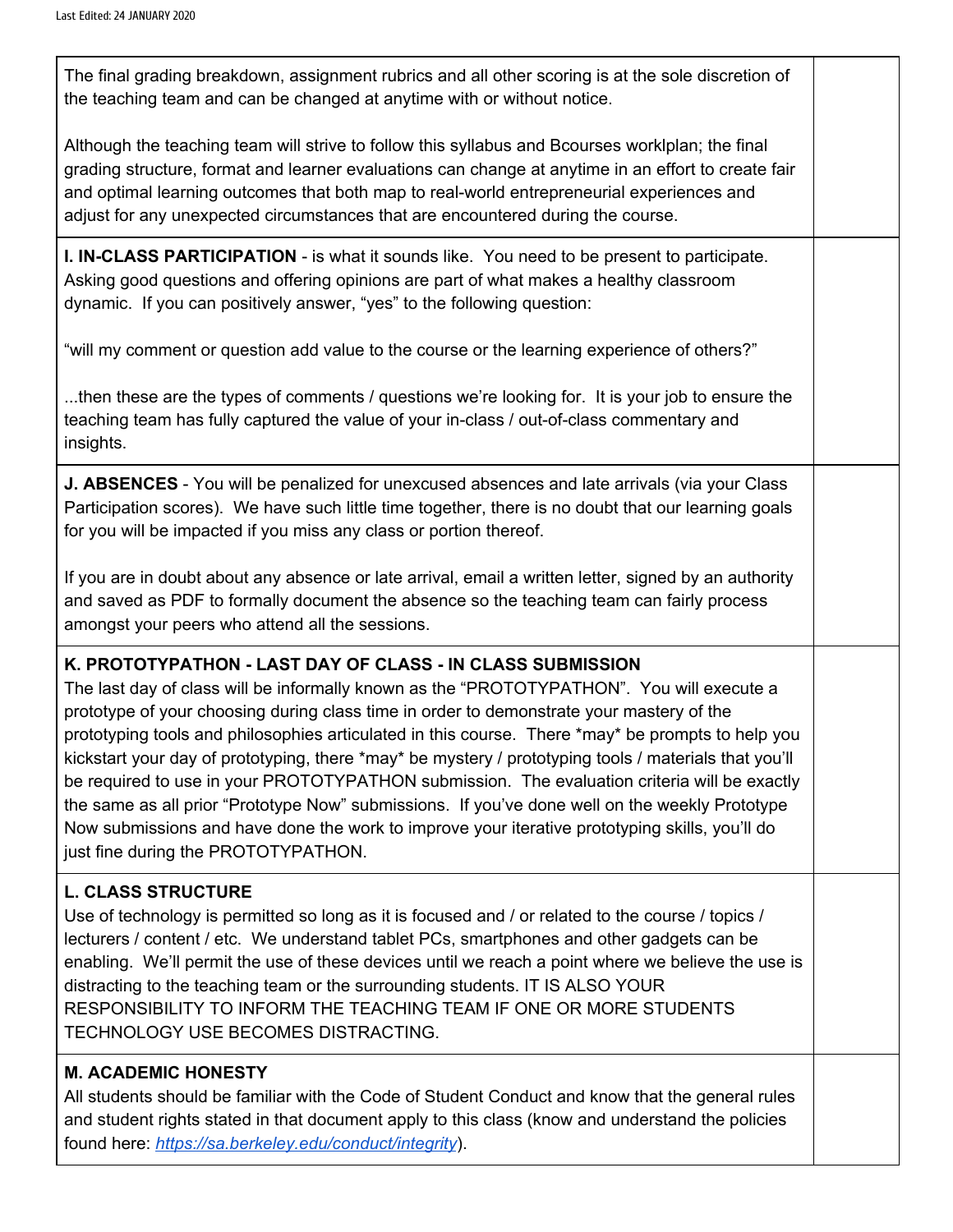Cheating on homework, projects or the final exam may result in a failing grade for the entire course. In all cases of alleged cheating, your actions will also be reported to the Office of Student Conduct for administrative review.

#### **N. TENTATIVE SCHEDULE**

| <b>Class</b> | <b>Date</b> | <b>Learning Objective(s)</b>                                                                                                                                                                                                                              | 1st half (50 min)                                                                                                                                                                                                                                                                  | 2nd Half (60 min)                                                                                                                                                                         | <b>ALL Assignments Due at</b><br>4:10pm same day of class<br>unless otherwise noted*                                                                                |  |
|--------------|-------------|-----------------------------------------------------------------------------------------------------------------------------------------------------------------------------------------------------------------------------------------------------------|------------------------------------------------------------------------------------------------------------------------------------------------------------------------------------------------------------------------------------------------------------------------------------|-------------------------------------------------------------------------------------------------------------------------------------------------------------------------------------------|---------------------------------------------------------------------------------------------------------------------------------------------------------------------|--|
| #1           |             | <b>Topics</b><br>• Overview of course and<br>expectations for class<br>• Review the design-thinking<br>processes / PFPS<br>• Introduce the iterative,<br>Rapid Innovation Cycle<br>(RIC) process<br>• Define "prototyping" in the<br>context of business. | $20$ min<br>Hands-on Activity and<br>Introductions<br>$20$ min<br>Overview, expectations<br>and motivation for class<br>20 min<br>Review of the<br>design-thinking process<br>and iteration<br>10 min<br>Q&A                                                                       | 40 min<br>Introduction to the Rapid<br>Innovation Cycle (RIC):<br>opportunity recognition,<br>solution selection<br>20 min<br>Wrap-up/open discussion                                     | In-class<br>1.<br>Participation -<br>Week 1                                                                                                                         |  |
| #2           |             | • Continue the iterative,<br>Rapid Innovation Cycle<br>(RIC) process<br>• Define "prototyping" in the<br>context of business.                                                                                                                             |                                                                                                                                                                                                                                                                                    | <b>30 min</b><br>Rapid Innovation Cycle<br>(RIC) continued:<br>market experiment, and<br>experimental results<br>20 min<br>Teams present<br>prototypes to class in 1<br>min presentations | <b>Prototype Now</b><br>2.<br>Week 1<br>submission<br>In-class<br>3.<br>Participation -<br>Week 2<br><b>Pre-course Survey</b><br>4.<br><b>Signed Syllabus</b><br>5. |  |
| #3           |             | <b>Topics</b><br>• Hardware Prototyping<br>• Digital Fabrication<br>• Emphasis 3D Printing<br>• Intro to basic 3D modeling<br>(CAD)<br>• Intro to basic 3D printing                                                                                       | 10 min<br>Hands-on Activity<br>10 min<br>Why build hardware<br>prototypes and how to get<br>started.<br><b>30 min</b><br><b>Examples of Digital</b><br><b>Fabrication and Prototypes</b><br>20 min<br>Rapid Learning of CAD +<br>3D Printing to enable<br>hardware market testing. | <b>50 min</b><br><b>Activity:</b><br>Generate a physical part<br>using Haas Innovation<br>Lab 3D Printers<br>10 min<br>Wrap-up/open discussion                                            | <b>Prototype Now</b><br>6.<br>Week 2<br>submission<br>In-class<br>7.<br>Participation -<br>Week 3                                                                   |  |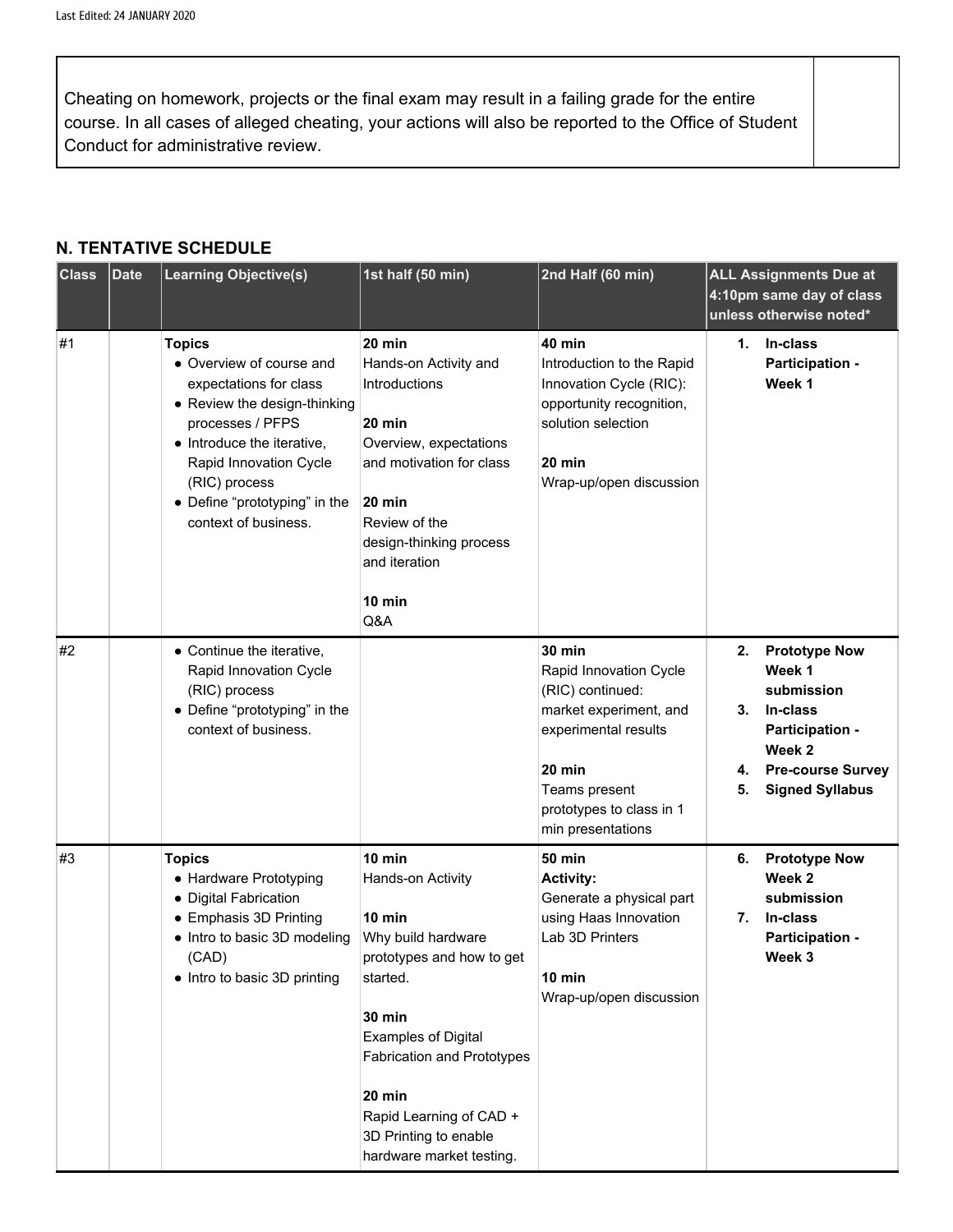|    |                                                                                                                                                                                                                                                                                                                                                                               | TinkerCAD, Cura and<br>Repetier                                                                                                                                                                                                     |                                                                                                                                                                                                                                                                         |                                                                                                   |
|----|-------------------------------------------------------------------------------------------------------------------------------------------------------------------------------------------------------------------------------------------------------------------------------------------------------------------------------------------------------------------------------|-------------------------------------------------------------------------------------------------------------------------------------------------------------------------------------------------------------------------------------|-------------------------------------------------------------------------------------------------------------------------------------------------------------------------------------------------------------------------------------------------------------------------|---------------------------------------------------------------------------------------------------|
| #4 | <b>Topics</b><br>Software Prototyping<br>Web applications<br>Mobile applications<br>$\bullet$<br>Collecting data from your<br>٠<br>prototypes                                                                                                                                                                                                                                 | $10$ min<br>Hands-on Activity<br>20 min<br>Overview of Software<br><b>Prototyping Tools</b><br>20 min<br>Gaging interest<br>Software prototyping<br>examples<br>20 min<br>Activity: quick paper<br>prototype of mobile or<br>webapp | 20 min<br>Review prior Hands-on<br>Rapid Prototyping<br>prototyping successes /<br>failures<br>20 min<br><b>Activity: Market</b><br>feedback on a software<br>prototype<br>$20 \text{ min}$<br>Wrap-up/open discussion<br><b>Class Representative</b><br>Audit / Survey | <b>Prototype Now</b><br>8.<br>Week 3<br>submission<br>In-class<br>9.<br>Participation -<br>Week 4 |
| #5 | 10 min<br><b>Topics</b><br>• Introduction to<br>Hands-on Activity<br>Outsourcing,<br>Crowdsourcing and<br>$20$ min<br>Crowdfunding<br>Outsourcing,<br>• Fabricate a prototype for<br>Crowdsourcing and<br>Crowdfunding<br>testing<br>• The 4D Prototype<br>• A/B Testing<br>20 min<br>Kickstarter Example:<br>RaverRings<br>20 min<br>Outsource some aspect of<br>this course |                                                                                                                                                                                                                                     | 25 min<br>Storyboard a viral video<br><b>35 min</b><br>Wrap-up / open<br>discussion / work on<br>weekly prototype<br>submissions                                                                                                                                        | 10. Prototype Now<br>Week 4<br>submission<br>11. In-class<br>Participation -<br>Week 5            |
| #6 | <b>Topics</b><br>$20$ min<br>• Concierging<br>Hands-on Activity<br>• Service prototyping<br>20 min<br>Concierging and Service<br>prototyping Overview<br>$20$ min<br>Outsource some aspect of<br>this course                                                                                                                                                                  |                                                                                                                                                                                                                                     | <b>30 min</b><br>Concierging and Service<br>prototyping<br><b>30 min</b><br>Wrap-up / open<br>discussion / work on<br>weekly prototype<br>submissions                                                                                                                   | 12. Prototype Now<br>Week 5<br>submission<br>13. In-class<br>Participation -<br>Week 6            |
| #7 | $10$ min<br><b>Topics</b><br>• PROTOTYPATHON<br>Hands-on Activity<br>Logistics<br>• Innovating in a Corporate<br>$10$ min<br>Environment<br><b>PROTOTYPATHON</b><br>Logistics + Q&A<br><b>40 min</b>                                                                                                                                                                          |                                                                                                                                                                                                                                     | 20 min<br>Team reports<br><b>30 min</b><br>Work in teams +<br>coaching sessions<br>10 min                                                                                                                                                                               | 14. Prototype Now<br>Week 6<br>submission<br>15. In-class<br>Participation -<br>Week 7            |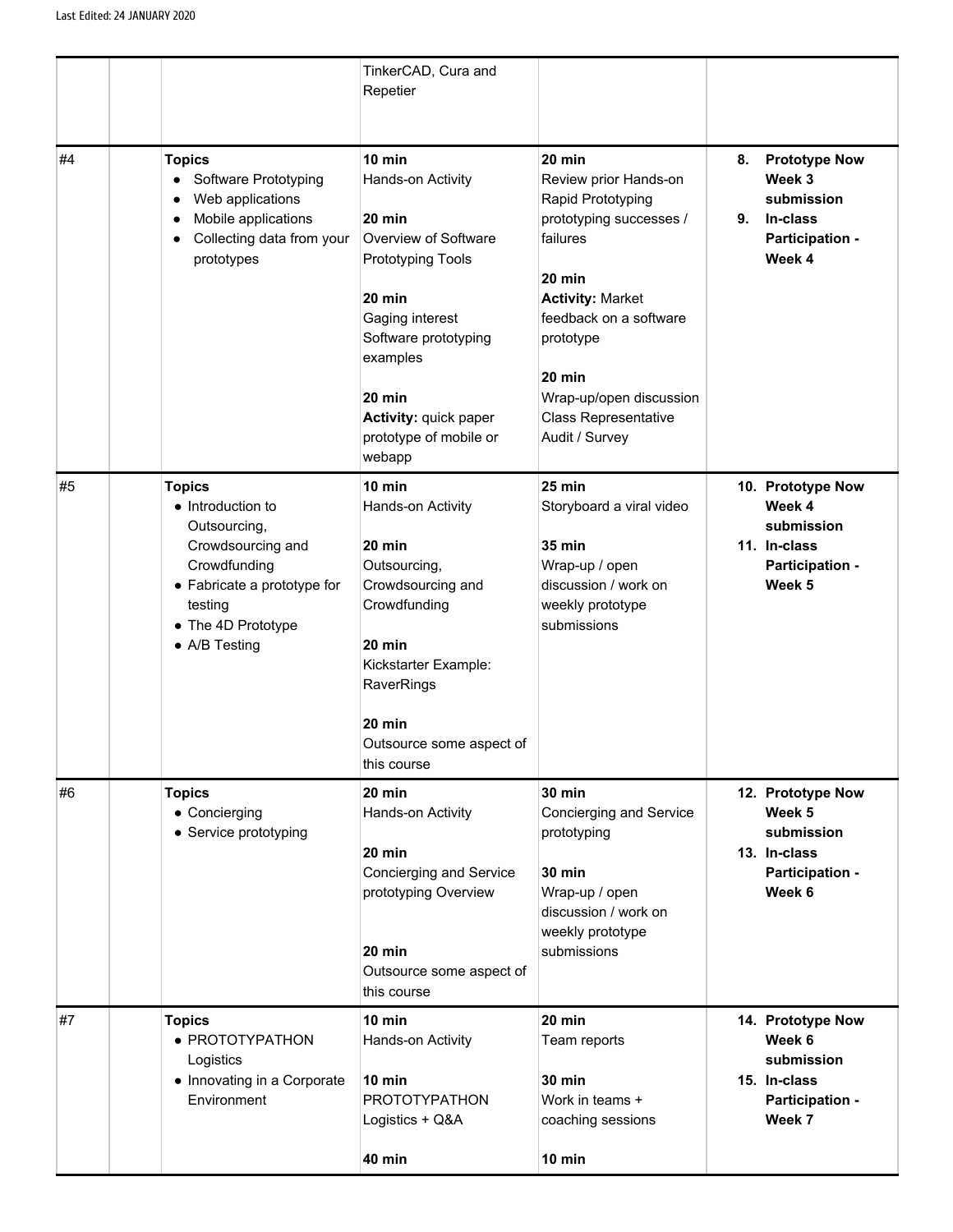|    |                                                        | Innovating in a Corporate<br>Environment | Wrap-up/open discussion                                                                             |                                                                                                                                                                                                                                                                    |
|----|--------------------------------------------------------|------------------------------------------|-----------------------------------------------------------------------------------------------------|--------------------------------------------------------------------------------------------------------------------------------------------------------------------------------------------------------------------------------------------------------------------|
| #8 | <b>Topics</b><br>• PROTOTYPATHON<br><b>SPRING 2020</b> | <b>60 min</b><br><b>PROTOTYPATHON</b>    | <b>50 min</b><br><b>PROTOTYPATHON</b><br>Cont'd<br>$10 \text{ min}$<br><b>PROTOTYPATHON</b><br>Wrap | 16. Prototype Now<br>Week 7<br>submission<br>17. Prototype Now<br>Week 8<br>submission -<br><b>PROTOTYPATHON</b><br>: DUE AT 6PM IN<br><b>CLASS</b><br>18. In-class<br>Participation -<br>Week $8 +$<br><b>MANDATORY TIES</b><br><b>SURVEY</b><br><b>DUE TODAY</b> |

## **O. OPTIONAL READINGS AND MEDIA:**

### *<https://prototype.berkeley.edu/resources/readings/>*

The most up-to-date links and other media will be found at the website above.

While not required, these references are important readings if you want to increase your success in entrepreneurship or intrapreneurship:

| #              | <b>Title</b>                                                                                                                         | <b>Authors</b>                                    | <b>Date</b> | Format      | <b>Topic</b>     | <b>Reference Comment</b>                                                                                                                                                            |
|----------------|--------------------------------------------------------------------------------------------------------------------------------------|---------------------------------------------------|-------------|-------------|------------------|-------------------------------------------------------------------------------------------------------------------------------------------------------------------------------------|
| 1.             | The Rapid<br>Innovation Cycle -<br>An innovation and<br>market testing<br>process for new<br>products and<br>services<br>development | McCoy,<br>C.D.,<br>Chagpar, Z.,<br>Tasic, I       | 2012        | Article     | Entrepreneurship | Market experimentation<br>process which is the<br>foundation for Hands-on<br>Rapid Prototyping                                                                                      |
| $\overline{2}$ | The 4-hour Work<br>Week                                                                                                              | <b>Tim Ferriss</b>                                | 2007        | <b>Book</b> | Entrepreneurship | Rethink what it means<br>to be "Rich". The "New<br>Rich" value time and<br>experiencesnot<br>money.                                                                                 |
| 3              | Innovation as a<br>Learning Process:<br><b>Embedding Design</b><br>Thinking, 2007                                                    | Sara L.<br><b>Beckman</b><br>and Michael<br>Barry | 2007        | Article     | Innovation       | Pioneer of Innovation as<br>a Learning Process.<br>Most of all the<br>frameworks discussing<br>innovation involve some<br>aspect of the<br>frameworks presented<br>in this article. |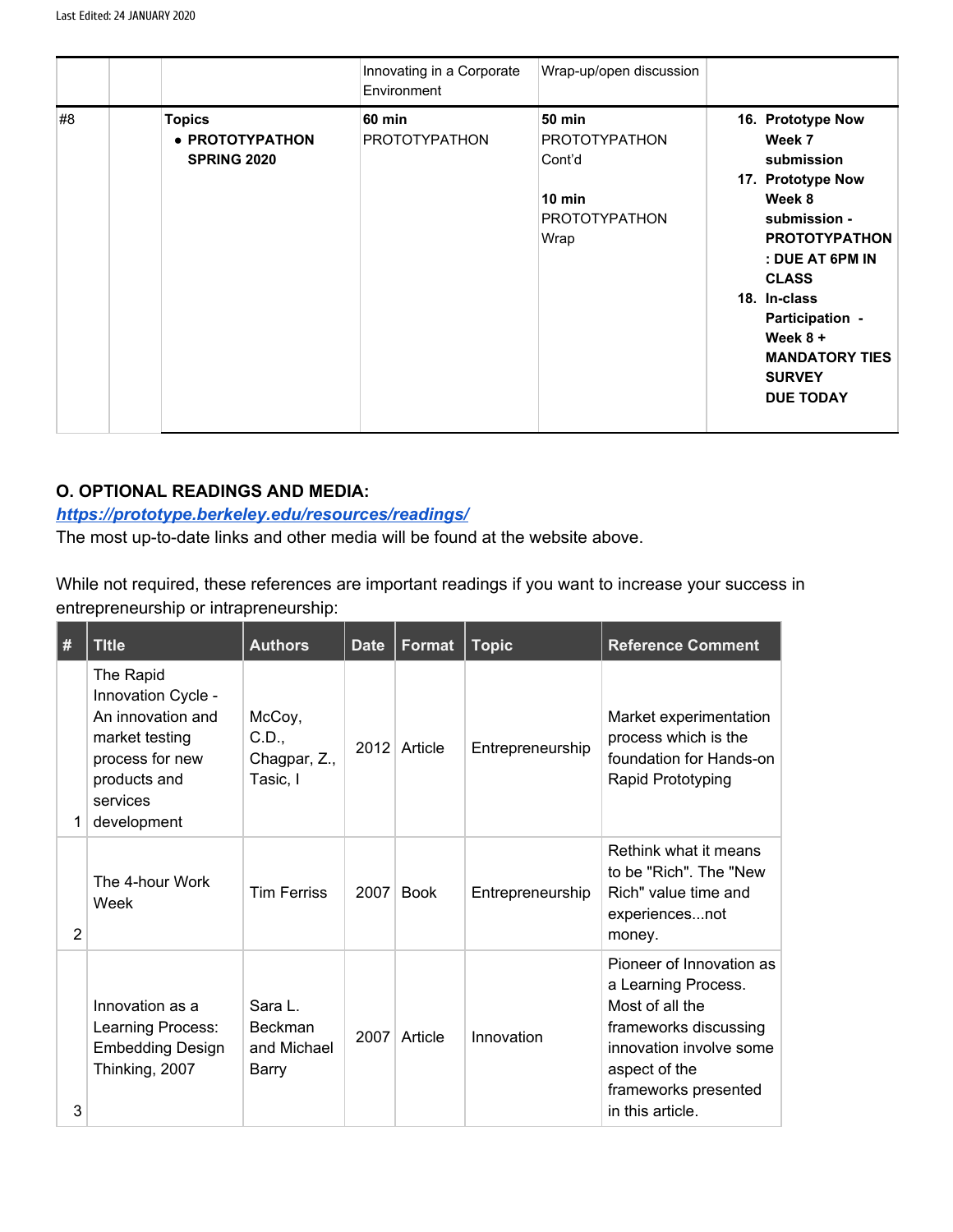| 4  | The Lean Startup                                                                                      | <b>Eric Ries</b>                                                                                                                            | 2011 | <b>Book</b> | Entrepreneurship | Build, test, learn. It's<br>that simple; which is<br>what makes it so<br>powerful.                                                                                                       |
|----|-------------------------------------------------------------------------------------------------------|---------------------------------------------------------------------------------------------------------------------------------------------|------|-------------|------------------|------------------------------------------------------------------------------------------------------------------------------------------------------------------------------------------|
| 5  | Design a Better<br><b>Business</b>                                                                    | Patrick van<br>der Pijl,<br>Justin Lokitz,<br>and Lisa Kay<br>Solomon<br>Designed by<br>Erik van der<br>Pluijm &<br>Maarten van<br>Lieshout | 2016 | <b>Book</b> | Innovation       | These people know how<br>to innovate around<br>business models and<br>kickstart new products /<br>services.                                                                              |
| 6  | The Startup Owner's<br>Manual                                                                         | <b>Steve Blank</b><br>and Bob<br>Dorf                                                                                                       | 2012 | <b>Book</b> | Entrepreneurship | A reference manual for<br>how to build your<br>startup                                                                                                                                   |
| 7  | How to Start a<br>Startup                                                                             | Altman, Sam                                                                                                                                 | 2014 | Video       | Entrepreneurship | Words of wisdom from<br>those who have been in<br>the startup trenches.<br>Video Series by Sam<br>Altman + Guest<br>Speakers                                                             |
| 8  | Shoe Dog: A Memoir<br>by the Creator of<br><b>Nike</b>                                                | Phil Knight                                                                                                                                 |      | 2016 Book   | Entrepreneurship | The amazing story of<br>Phil Knight and how he<br>built the Nike empire.                                                                                                                 |
| 9  | Measure What<br><b>Matters</b>                                                                        | John Doerr                                                                                                                                  | 2017 | <b>Book</b> | Management       | Powerful story on<br>Objectives and Key<br>Results aka, OKRs. The<br>tool Google used and<br>continues to use to<br>manage extraordinary<br>business progress                            |
| 10 | The E-Myth<br>Revisited: Why Most<br><b>Small Businesses</b><br>Don't work and What<br>to Do About It | Michael<br>Gerber                                                                                                                           |      | 1986 Book   | Entrepreneurship | Dated examples, but<br>process and structural<br>framework of a<br>"franchise prototype" is<br>helpful to get some<br>entrepreneurs "unstuck"<br>from being the "eternal<br>technician". |

For more recommended reading and other tools, check out this link: <http://bit.ly/rapid-prototyping-tools>

# **P. Professor Bio: Chris D. McCoy, Ph.D.**

Chris is the founder and CEO of You3Dit Inc., a global design engineering and rapid prototyping company with a mission to help anyone transform a sketch into parts and prototypes. Chris earned his Ph.D. in mechanical engineering at the University of California, Berkeley in 2013. While researching small-scale fuel-flexible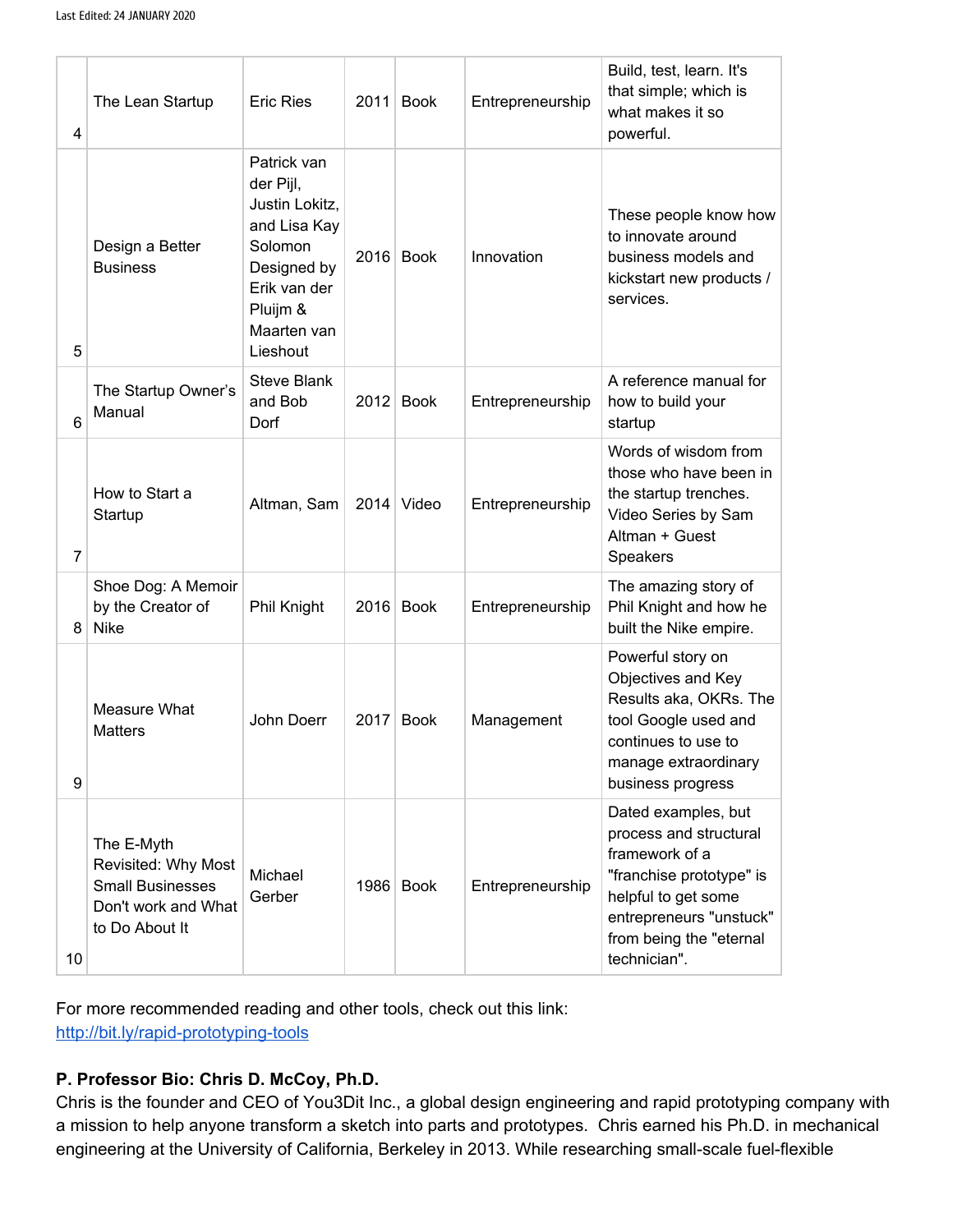engines, he also completed the Management of Technology Program (MOT) at the Haas School of Business and received his Masters Degree in Mechanical Engineering Design; both from U.C. Berkeley. On top of growing his business, Chris teaches graduate students about precision manufacturing & sustainable manufacturing in UC Berkeley's mechanical engineering department, MBA students about rapid prototyping principles & innovation at the Haas School of Business & I.E. Business School and 1000s of learners online through MIT's program on Additive Manufacturing for Innovative Design and Production.